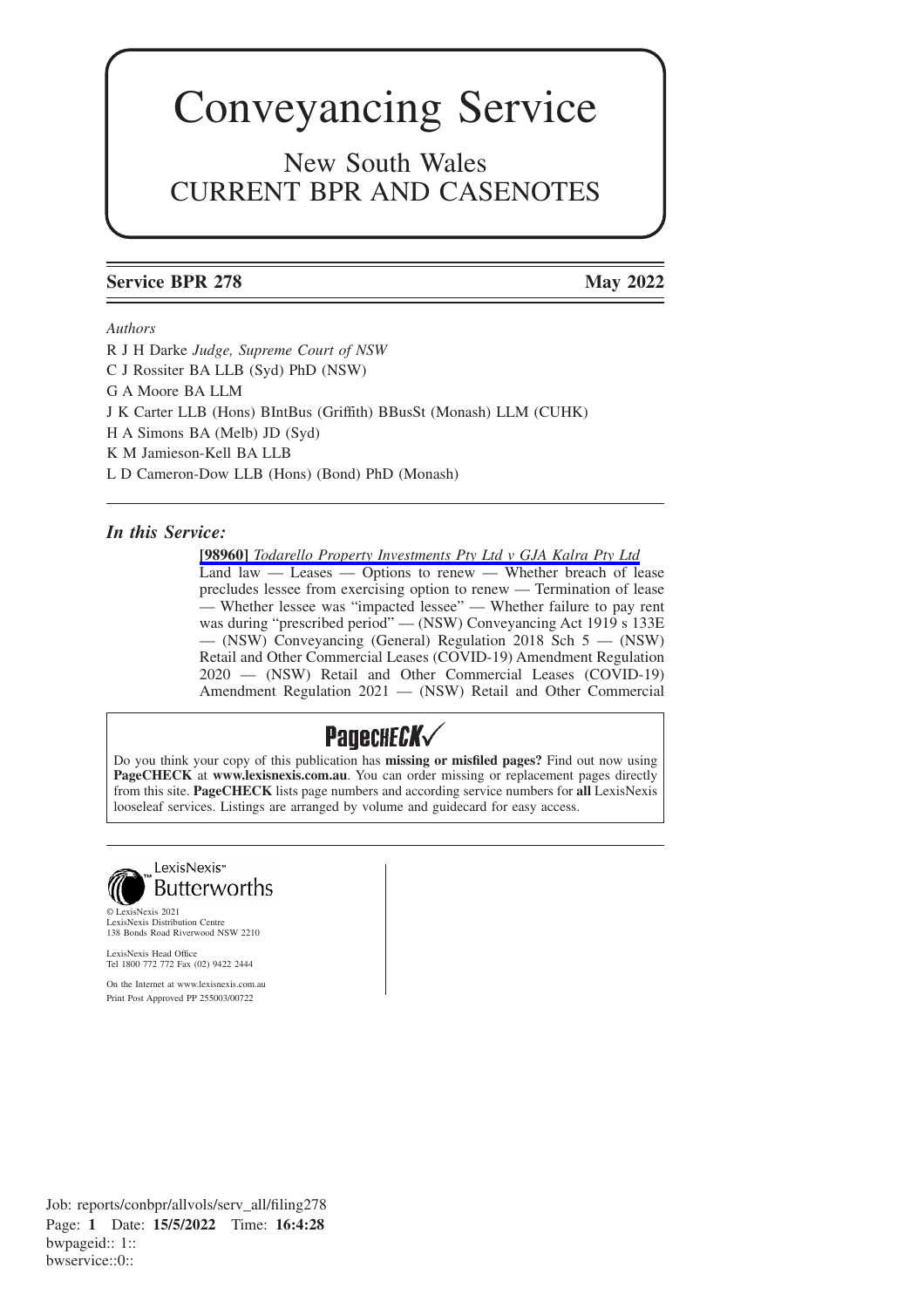#### *In this Service — continued*

Leases (COVID-19) Regulation 2020 — (NSW) Retail and Other Commercial Leases (COVID-19) Regulation (No 2) 2020.

**[98961]** *[Turner \(by his tutor Turner\) v O'Bryan \(in her capacity as the](https://advance.lexis.com/api/permalink/439afb86-1017-423b-8b93-2478aaa98840/?context=1201008) [executrix of the estate of O'Bryan-Turner\)](https://advance.lexis.com/api/permalink/439afb86-1017-423b-8b93-2478aaa98840/?context=1201008)*

Trusts — Trustees — Breach of fiduciary duty — Knowing receipt — Knowing assistance — Consideration of appropriate remedy where fiduciary has breached their duty by transferring property owned by their principal — Whether there would be utility in ordering taking of account of fiduciary's dealings with their principal's assets — Whether in personam exception to indefeasibility extends to proprietary claims made against alleged wrongdoers who are accused of having knowingly received trust property — Whether in personam exception to indefeasibility extends to proprietary claims made against alleged wrongdoers who are accused of having knowingly assisted in breach of trust — Whether principal's conduct was dishonest when measured against ordinary standards of honest behavior — Whether recipients of trust property knew that property was transferred to them by principal in breach of her fiduciary duty — Whether honest and reasonable person in position of recipients of trust property would have deduced that fiduciary had acted in breach of her duty to principal — (NSW) Real Property Act 1900 s 42.

**[98962]** *[Garawin Pty Ltd \(ACN 074 380 715\) v 1A Eden Pty Ltd \(ACN 162](https://advance.lexis.com/api/permalink/ba98b464-7722-4952-a29f-24fe82bb6e69/?context=1201008) [152 794\)](https://advance.lexis.com/api/permalink/ba98b464-7722-4952-a29f-24fe82bb6e69/?context=1201008)*

Real property — Torrens title — Caveats — Application to remove caveats — Real property development joint venture conducted through trustee company as trustee of unit trust — Plaintiff 50%interest holder in units in unit trust — Agreement to distribute profits in specie in form of lots of development — Distribution commenced but not completed — Building under development subject of defect proceedings — Trust faced with unexpected external liabilities — Further distribution suspended but plaintiff's permitted to mortgage undistributed lots — Freezing orders made by consent against lots to be distributed to second defendant — Lots distributed to third defendant — Caveats placed on all lots respect parties — Plaintiff seeks removal of caveats to enable distribution — Whether 25 March 2022 caveats bad in form — What if any ancillary relief should be granted if caveats are removed — (NSW) Real Property Act 1900 s 74MA(2).

#### *Service issues to date*

Service BP 190 — July 2009 Service BP 191 — September 2009 Service BP 192 — November 2009 Service BP 193 — December 2009 Service BP 194 — March 2010 Service BP 195 — May 2010 Service BP 196 — July 2010 Service BP 197 — September 2010 Service BP 198 — November 2010 Service BP 199 — December 2010 Service BP 200 — March 2011 Service BP 201 — May 2011

Service BP 202 — July 2011 Service BP 203 — September 2011 Service BP 204 — November 2011 Service BP 205 — December 2011 Service BP 206 — March 2012 Service BP 207 — May 2012 Service BP 208 — July 2012 Service BP 209 — September 2012 Service BP 210 — November 2012 Service BP 211 — December 2012 Service BP 212 — March 2013 Service BP 213 — May 2013

Job: reports/conbpr/allvols/serv\_all/filing278 Page: **2** Date: **15/5/2022** Time: **16:14:50** bwpageid:: 2:: bwservice::0::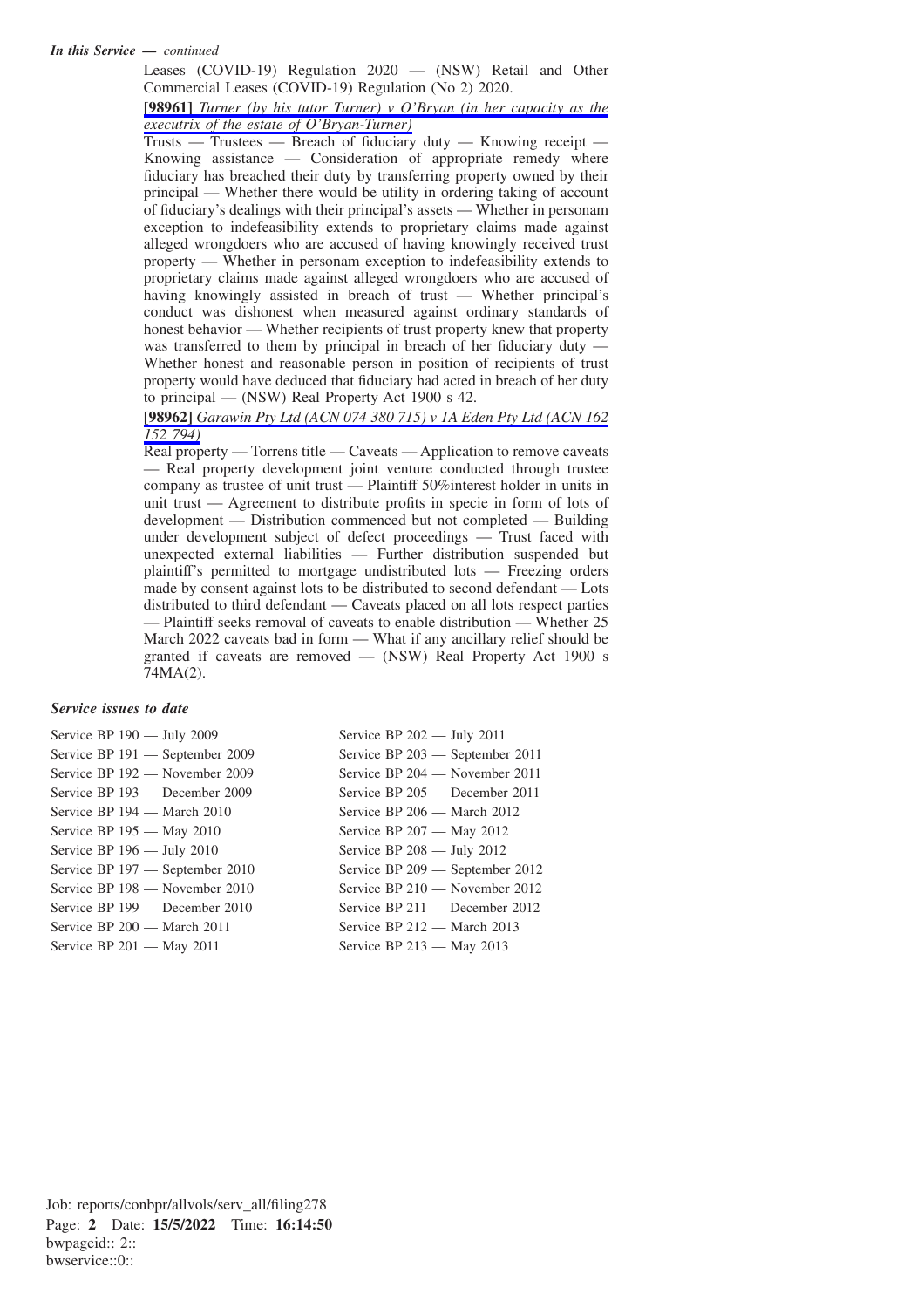*Service issues to date — continued* Service BP 214 — July 2013 Service BP 215 — September 2013 Service BP 216 — November 2013 Service BP 217 — December 2013 Service BP 218 — March 2014 Service BP 219 — May 2014 Service BP 220 — July 2014 Service BP 221 — August 2014 Service BP 222 — October 2014 Service BP 223 — December 2014 Service BP 224 — March 2015 Service BP 225 — May 2015 Service BP 226 — July 2015 Service BP 227 — September 2015 Service BP 228 — November 2015 Service BP 229 — December 2015 Service BP 230 — February 2016 Service BP 231 — April 2016 Service BP 232 — June 2016 Service BP 233 — August 2016 Service BP 234 — October 2016 Service BP 235 — November 2016 Service BP 236 — December 2016 Service BP 237 — March 2017 Service BP 238 — March 2017 Service BP 239 — August 2017 Service BP 240 — September 2017 Service BP 241 — November 2017 Service BP 242 — December 2017 Service BP 243 — December 2017 Service BP 244 — April 2018 Service BP 245 — April 2018 Service BP 246 — June 2018 Service BP 247 — June 2018 Service BP 248 — September 2018 Service BP 249 — November 2018 Service BP 250 — December 2018 Service BP 251 — December 2018 Service BP 252 — March 2019 Service BP 253 — May 2019 Service BP 254 — June 2019 Service BP 255 — July 2019 Service BP 256 — September 2019 Service BP 257 — October 2019 Service BP 258 — November 2019 Service BP 259 — December 2019 Service BP 260 — March 2020 Service BP 261 — April 2020 Service BP 262 — June 2020

| Service BP $263$ — August 2020  |
|---------------------------------|
| Service BP 264 - August 2020    |
| Service BP 265 - September 2020 |
| Service BP 266 - October 2020   |
| Service BP 267 - November 2020  |
| Service BP 268 - November 2020  |
| Service BP 269 - December 2020  |
| Service BP 270 - December 2020  |
| Service BP 271 - September 2021 |
| Service BP 272 - September 2021 |
| Service BP 273 - October 2021   |
| Service BP 274 - November 2021  |
| Service BP 275 - December 2021  |
| Service BP 276 - February 2022  |
| Service BP 277 - May 2022       |
| Service BP 278 - May 2022       |